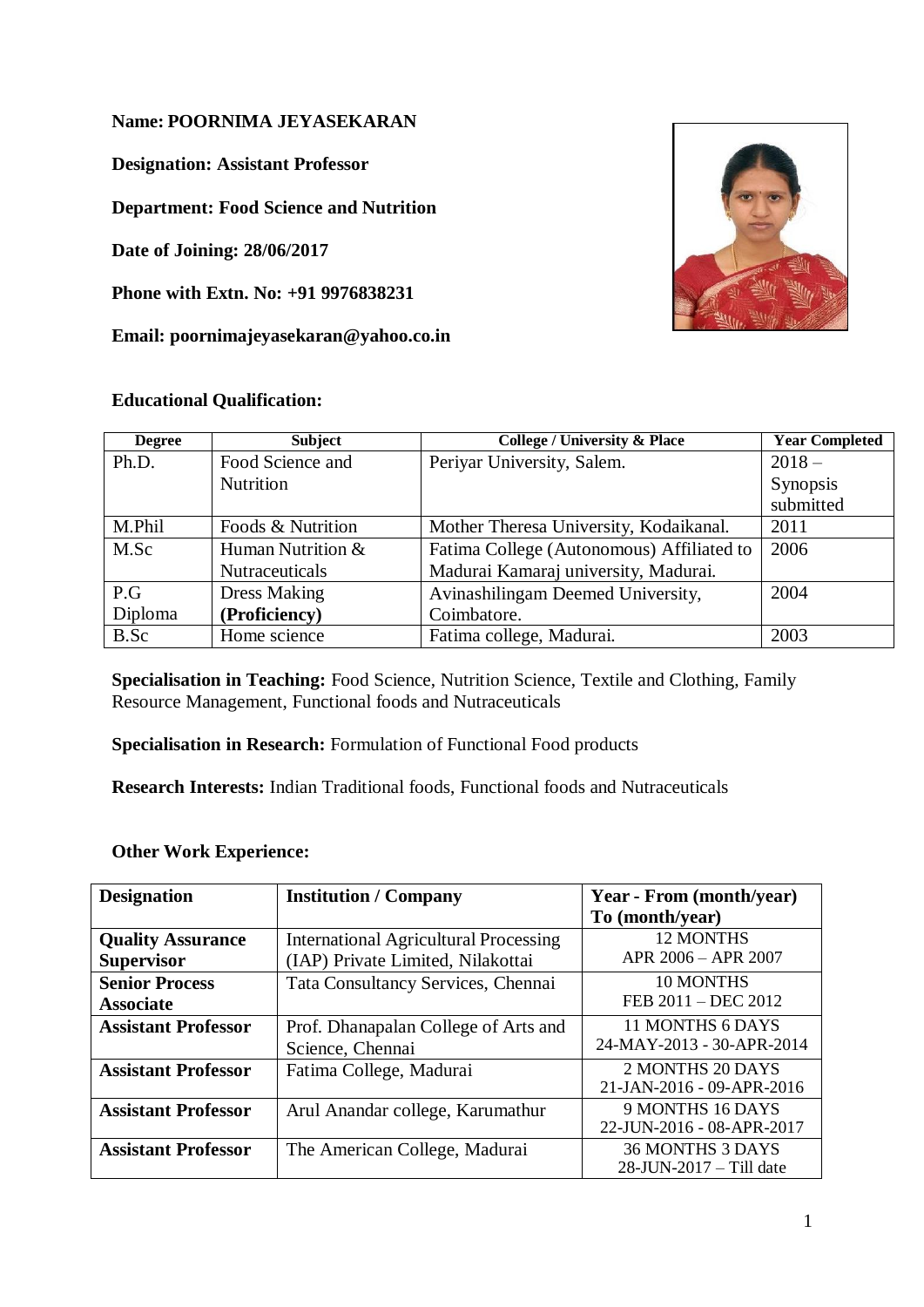# **Membership in Professional Bodies:**

| S, no            | <b>Details</b>                                                                           |  |  |  |  |
|------------------|------------------------------------------------------------------------------------------|--|--|--|--|
| 1.               | Board member for UG syllabus in the Department of Food Science and Processing            |  |  |  |  |
|                  | management BOS, Subbalakshmi Lakshmipathy college of science, Madurai from 2018.         |  |  |  |  |
| 2.               | Board member for the Department of Home Science with food biotechnology BOS, Fatima      |  |  |  |  |
|                  | college, Madurai on 17.03.2018 at 10.00 AM.                                              |  |  |  |  |
| 3.               | Member / Subject Matter Expert for Board of Studies Meeting for B.Sc Food Science and    |  |  |  |  |
|                  | Processing Management, Subbalakshmi Lakshmipathy College of Science (SLCS) Madurai       |  |  |  |  |
|                  | on 30.12.2020 at 10.30 AM Even semester 2020                                             |  |  |  |  |
| $\overline{4}$ . | Member / Subject Matter Expert for the Board of Studies conducted by the department of   |  |  |  |  |
|                  | Food Science and Processing Management under Subbalakshmi Lakshmipathy College of        |  |  |  |  |
|                  | Science for the Odd semester 2021, to discuss and finalize the syllabus on 19.05.2021 at |  |  |  |  |
|                  | 11.30 AM                                                                                 |  |  |  |  |
| 5.               | Member / Subject Matter Expert for BoS Meeting conducted by Manonmanium Sundaranar       |  |  |  |  |
|                  | University on 04/08/2021 for the Academic Year 2020-2021 through online mode at 5.00     |  |  |  |  |
|                  | PM.                                                                                      |  |  |  |  |

# **Articles Published in International Journals:**

| S.no           | <b>Journal</b> name                                                                           | <b>Organised by</b>                          | <b>Date</b>                 | <b>Title of the Article</b>                                                                                                        |
|----------------|-----------------------------------------------------------------------------------------------|----------------------------------------------|-----------------------------|------------------------------------------------------------------------------------------------------------------------------------|
| $\mathbf{1}$   | The journal of<br>medicalnutrition and<br>nutraceuticals                                      | <b>DOI:</b> 10.4103/2<br>278-<br>019X.146160 | 5<br>December,<br>2014      | Awareness of Functional foods and<br>Nutraceuticals of plant origin<br>among Educated Home Makers<br>through booklet distribution" |
| $\overline{2}$ | International<br>Journalof<br>Innovative<br>Research in<br>Science and<br>Engineering         | ISSN (0) 2454 -<br>9665<br>Volume No.3       | 02,<br>February,<br>2017    | Presented a paper on Herbal Fibre<br>Enhanced<br>Bread-<br><b>Quality</b><br>$\mathbf{A}$<br>Analysis.                             |
| 3              | <b>Bodhi International</b><br><b>Journal of Research</b><br>inHumanities, Arts<br>and Science | ISSN: 2456-<br>5571                          | 25,<br>January,<br>2018     | Biosensors - A Novel Technique in<br>Food Technology                                                                               |
| $\overline{4}$ | Asian Journal<br>Of<br>Multidimension<br>alResearch                                           | ISSN: 2278-4853<br>Vol 7                     | $7 - 8$<br>December<br>2018 | Development<br>And<br>Sensory<br>Evaluation Of Vegetable And Fruit<br><b>Peel Incorporated Snacks</b>                              |
| 5              | International<br>Journalof<br>Research and<br>Analytical<br><b>Reviews IJRAR</b>              | E-ISSN 2348-<br>1269, P- ISSN<br>2349-5138   | 15<br>February,<br>2019     | A Review on passion fruit and its<br>possibility for complete utilization                                                          |
| 6              | International<br>Journalof<br>Research and<br>Analytical<br><b>Reviews IJRAR</b>              | E-ISSN 2348-<br>1269, P- ISSN<br>2349-5138   | 15<br>February,<br>2019     | Standardization<br>and<br>sensory<br>Evaluation of millet waffle                                                                   |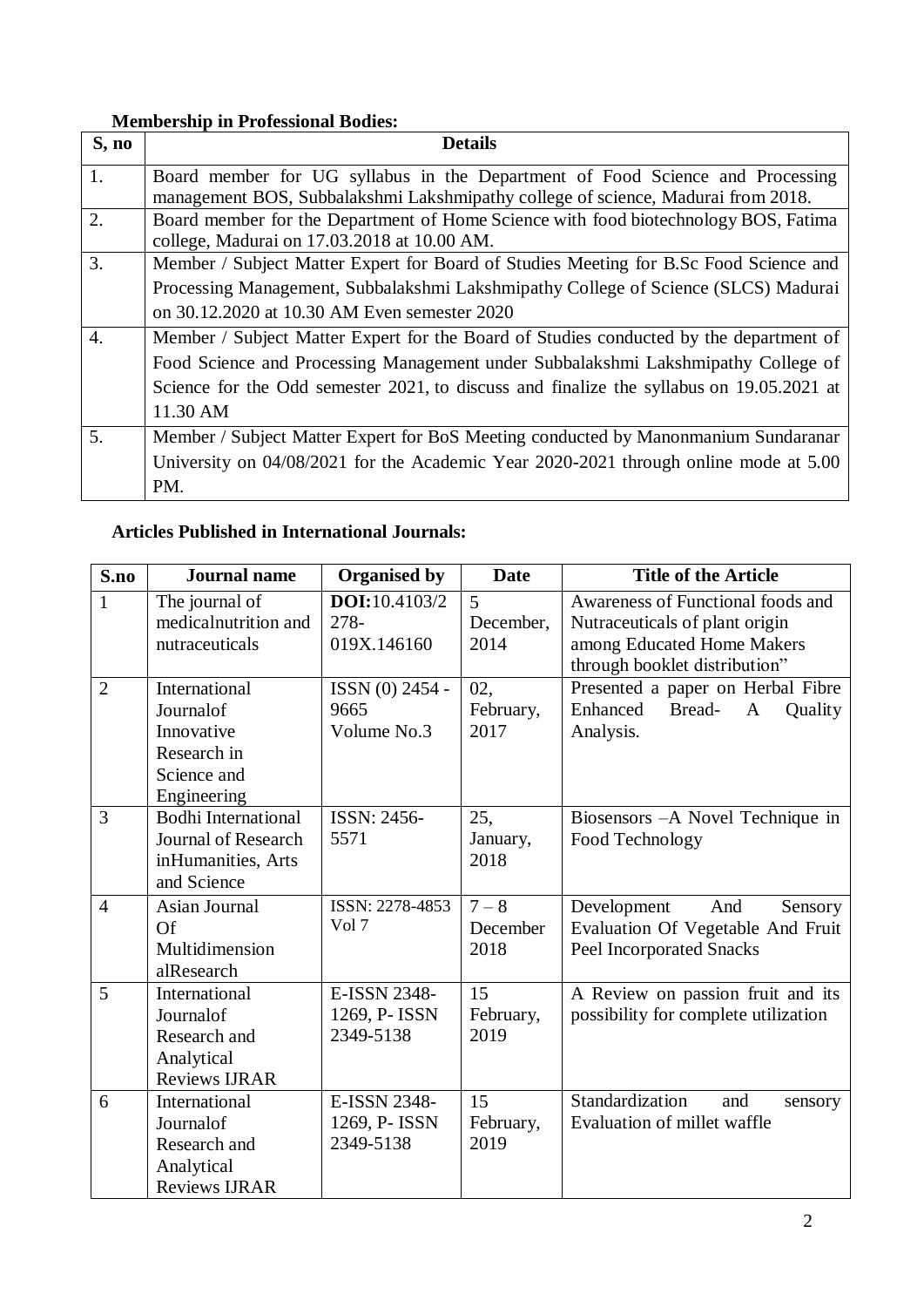| $\overline{7}$ | International                         | E-ISSN 2348-         | 15              | Formulation of edible<br>blended             |
|----------------|---------------------------------------|----------------------|-----------------|----------------------------------------------|
|                | Journalof                             | 1269, P- ISSN        | February,       | vegetable oil and its stability during       |
|                | Research and                          | 2349-5138            | 2019            | tapioca frying                               |
|                | Analytical                            |                      |                 |                                              |
|                | Reviews IJRAR                         |                      |                 |                                              |
| 8              | TATHAPI (UGC                          | ISSN: 2320-          | <b>May 2020</b> | <b>Traditional Street Foods of Madurai</b>   |
|                | <b>CARE LISTED</b>                    | 0693                 |                 | - A Store House Of Bacteria                  |
|                | <b>JOURNAL) VOL-</b>                  |                      |                 |                                              |
|                | $19-$                                 |                      |                 |                                              |
|                | ISSUE-8-                              |                      |                 |                                              |
|                | <b>APRIL-2020 P</b>                   |                      |                 |                                              |
|                | A G E   350                           |                      |                 |                                              |
| 9              | <b>ADVANCED</b>                       | E-ISSN:1936-         | <b>May 2020</b> | Frozen Sea Foods – Hot Spot of               |
|                | <b>SCIENCE</b>                        | 7317                 |                 | <b>Bacteria</b>                              |
|                | <b>LETTERSUGC</b>                     |                      |                 |                                              |
|                | <b>CARE LISTED</b>                    |                      |                 |                                              |
|                | <b>JOURNAL VOL-</b>                   |                      |                 |                                              |
|                | 26-NUMBER-5-                          |                      |                 |                                              |
|                | MAY-2020                              |                      |                 |                                              |
| 10             | International                         | ISSN 2320 -          | June 2020       | Awareness on Functional Foods and            |
|                | Journal of creative                   | 2882                 |                 | Nutraceuticals for Educated Working<br>Women |
|                | thoughts Volume 8<br>Issue 6          |                      |                 |                                              |
|                |                                       |                      |                 |                                              |
|                |                                       |                      |                 |                                              |
| 11             | Journal<br>of                         | <b>ISSN No. 2320</b> | March           | Formulation of stirred probiotic fruit       |
|                | Experimental                          | 8694                 | 2021            | yoghurt to boost immune health               |
|                | <b>Biology</b><br>and                 |                      |                 |                                              |
|                | Agricultural                          |                      |                 |                                              |
|                | Sciences, March -                     |                      |                 |                                              |
|                | 2021; Volume                          |                      |                 |                                              |
|                | $9(Spl-1-$                            |                      |                 |                                              |
|                | GCSGD_2020)                           |                      |                 |                                              |
|                | page $S169 - S175$ .                  |                      |                 |                                              |
|                | DOI: 10.18006/202                     |                      |                 |                                              |
|                | $1.9(Spl-1-$                          |                      |                 |                                              |
|                | GCSGD_2020).S1                        |                      |                 |                                              |
|                | 69.S175                               |                      |                 |                                              |
| 12             | Journal ISSN:<br>Gorteria             | $0017 -$             | May 2021        | Research on the identification of            |
|                | Volume 34, Issue $5 -2294$            |                      |                 | bioactive Compounds in some Indian           |
|                | 2021                                  |                      |                 | herbal flowers using FTIR (ATR)              |
|                | Page No: 121-145                      |                      |                 |                                              |
| 13             | Journal of                            | 33(58B): 501-        | 16              | A study on the Identification and            |
|                | Pharmaceutical                        | 507, 2021; Article   | December        | Comparison<br>of<br>Functional               |
|                | Research International no. JPRI.79819 |                      | 2021            | Components in Different Species of           |
|                | DOI:                                  | ISSN:<br>2456-       |                 | <b>Passion Fruit Vine Leaves</b>             |
|                | 10.9734/JPRI/2021/v3 9119             |                      |                 |                                              |
|                | 3i58B34230                            |                      |                 |                                              |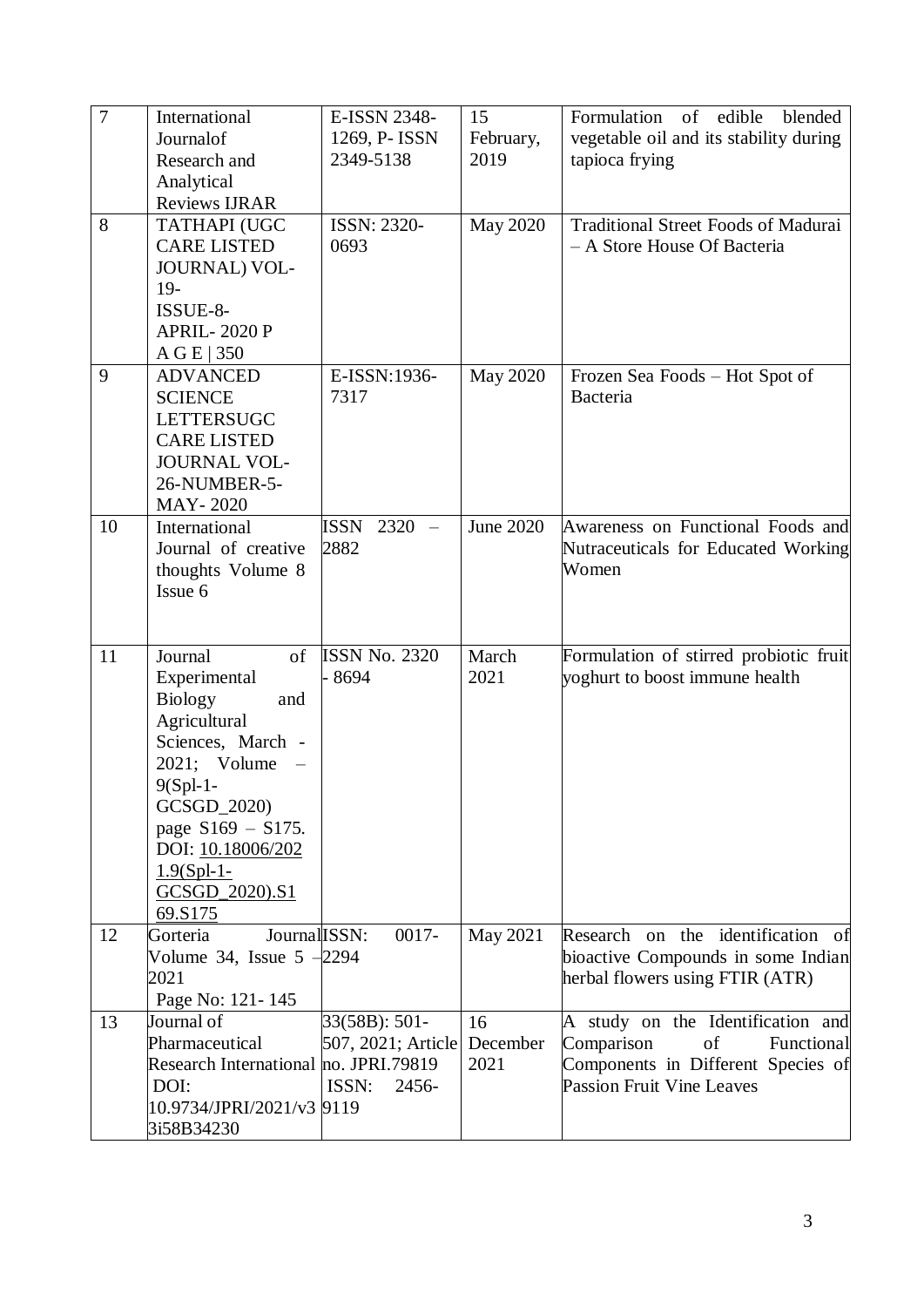# **Articles published in National Journals:**

 $\overline{\phantom{a}}$ 

| S.no | <b>Journal name</b>   | <b>Organised by</b> | <b>Date</b>  | <b>Title of the Article</b> |
|------|-----------------------|---------------------|--------------|-----------------------------|
| 1    | On-line Retailing and | National            | February 14, | Presented a paper titled    |
|      | <b>Money Transfer</b> | conference at       | 2014.        | "Opportunities<br>and       |
|      |                       | Prof.Dhanapalan     | Pg.No:38-40  | challenges<br>Online<br>in  |
|      |                       | College of Arts     |              | Grocery Retail in India"    |
|      |                       | and Science,        |              |                             |
|      |                       | Chennai.            |              |                             |
|      |                       | ISBN:978-93-        |              |                             |
|      |                       | 80530-74-1          |              |                             |

## **Conference / Seminar Presentations:**

| S.no           | <b>Topic</b>            | <b>Organised by</b>  | <b>Date</b>   | Presented paper / poster       |
|----------------|-------------------------|----------------------|---------------|--------------------------------|
| $\mathbf{1}$   | Socio economic          | National seminar     | 22 & 23       | Presented paper                |
|                | impact of               | organized by the     | February,     | "Fermented foods for a         |
|                | biotechnology on        | Department of        | 2005          | vibrant life".                 |
|                | developing              | Zoology at Fatima    |               |                                |
|                | countries               | College, Madurai.    |               |                                |
| $\overline{2}$ | The first               | <b>IDA</b> kilakarai | $6-8$ June,   | <b>Presented Paper</b>         |
|                | international           | chapter              | 2016          | "Formulation and               |
|                | conference on Food,     |                      |               | standardization of grape seed  |
|                | Nutrition and           |                      |               | powder incorporated            |
|                | Health                  |                      |               | watermelon seed chikkies"      |
| $\overline{3}$ | "Challenges and         | International        | 31 August -   | <b>Presented Paper</b>         |
|                | <b>Recent Paradigms</b> | conference           | 1September,   | "Dietary Paradigm To Fight     |
|                | in Food Mediated        | organized by the     | 2016          | Influenza".                    |
|                | Immunity and their      | PG & Research        |               |                                |
|                | Role in Human           | Department of        |               |                                |
|                | Health and              | Immunology $&$       |               |                                |
|                | Longevity"              | Microbiology, The    |               |                                |
|                |                         | American College,    |               |                                |
|                |                         | Madurai.             |               |                                |
| $\overline{4}$ | "Therapeutic            | State level UGC      | 7 January,    | Presented posters              |
|                | Potential of LCHF       | Seminar,             | 2017          | 1. Complex is better while     |
|                | Diet - an overview"     | Sri Meenakshi Govt   |               | talking<br>about<br>Carbs      |
|                |                         | Arts College for     | Pg.No: 87,    | Prebiotics"                    |
|                |                         | Women, Madurai       | 91, 100, 130. | Detoxification diet<br>2.<br>a |
|                |                         |                      |               | boon or a bane.                |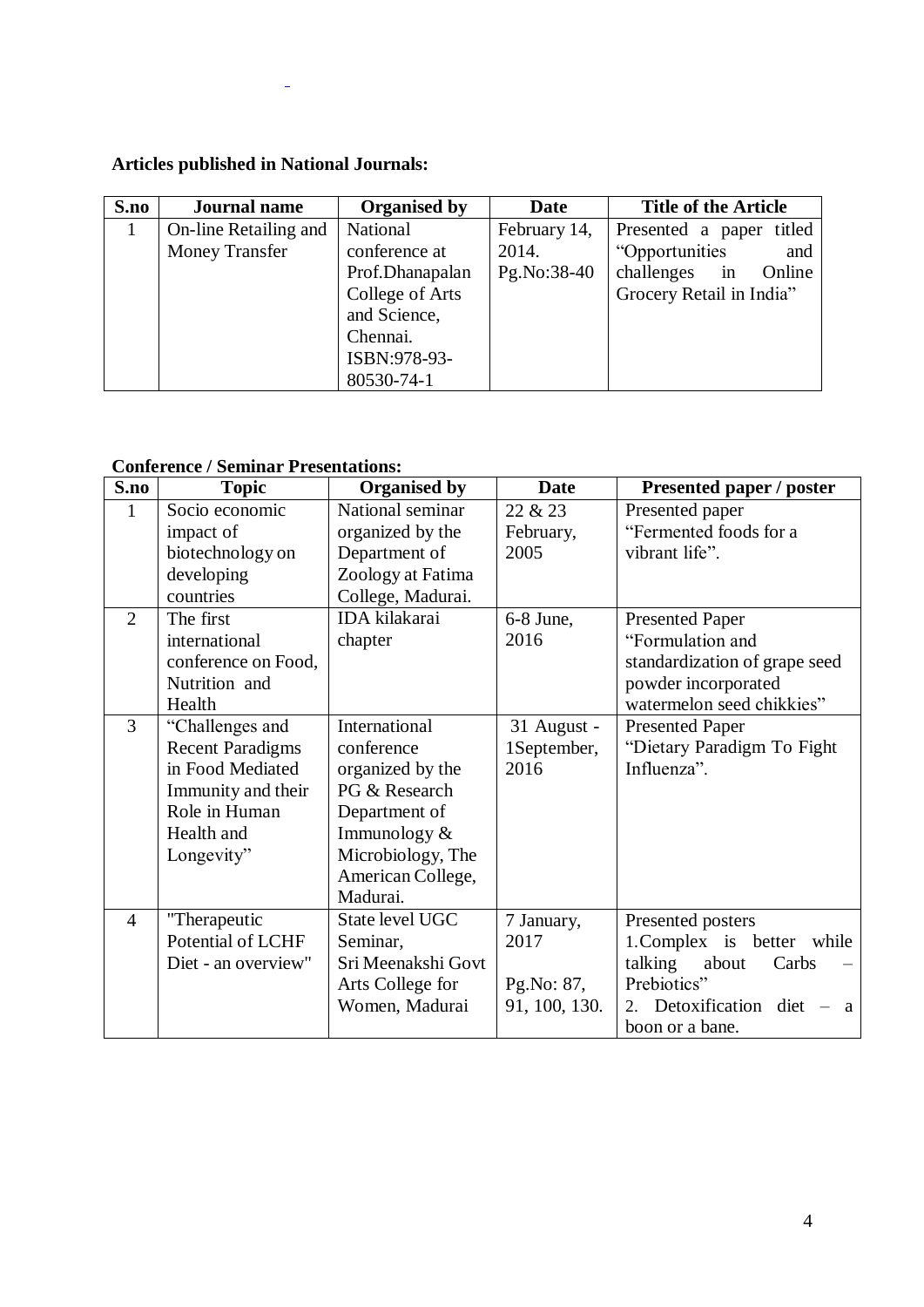|                |                                                                                                                            |                                                                                                                                                   |                           | 3. Eat right, beat diabetes<br>4. More clarity on cholesterol.                                                                                                                                                               |
|----------------|----------------------------------------------------------------------------------------------------------------------------|---------------------------------------------------------------------------------------------------------------------------------------------------|---------------------------|------------------------------------------------------------------------------------------------------------------------------------------------------------------------------------------------------------------------------|
| 5              | Hurdles to horizons                                                                                                        | National level<br>seminar organized<br>by the Department<br>of Food Science<br>and Technology.<br>Arul Anandar<br>College,<br>Karumathur          | 26 January,<br>2017       | Presented posters<br>1. Expensive caviar delicacy-<br>an edible black gold<br>2. Healthier choice: A1 milk<br>or A2 milk?<br>3. Seafood production and its<br>distribution in India                                          |
| 6              | Millet-A Gold Coin<br>$\mathbf{I}$                                                                                         | <b>State Level Seminar</b><br>organized by the<br>Department of<br><b>Rural Development</b><br>Science.<br>Arul Anandar<br>College,<br>Karumathur | 27,<br>September<br>2017  | Presented paper<br>Miraculous<br>millets<br>our<br>future crop.                                                                                                                                                              |
| $\overline{7}$ | XLI Indian Social<br><b>Science Congress</b>                                                                               | Periyar University,<br>Salem                                                                                                                      | 19,<br>December,<br>2017  | Presented paper<br>Knowledge<br>functional<br>${\bf on}$<br>foods and nutraceuticals of<br>animal origin and microbial<br>origin<br>among<br>educated<br>homemakers in Chennai.                                              |
| 8              | Recent trends in<br>food biotechnology<br>and exploration of<br>the opportunistic to<br>feed the world                     | International<br>workshop at<br>department of food<br>Bio-technology,<br>Manonmanium<br>Sundaranar<br>University,<br>Thirunelveli                 | 10, January,<br>2018      | Presented posters<br>1 Standarisation of antioxidant<br>rich energy bars<br>2. Future scope is more for<br>edible<br>wrapper and edible<br>cutlery<br>3. Novel<br>application<br>of<br>biotechnology in the food<br>industry |
| 9              | Social issues:<br>changes $\&$<br>challenges                                                                               | National conference<br>by the Department<br>of Sociology<br>Fatima College,<br>Madurai                                                            | 25, January,<br>2018      | <b>Presented Paper</b><br><b>Biosensors</b><br>Novel<br>$-A$<br>Technique<br>Food<br>in<br>Technology                                                                                                                        |
| 10             | Impacts of pollution<br>on health and<br>restoration of<br>quality environment<br>through<br>biotechnology<br>applications | National conference<br>by Department of<br>Zoology &<br>Microbiology, The<br>American College,<br>Madurai                                         | 2 & 3<br>January,<br>2018 | <b>Presented Poster</b><br>Pesticide residues<br>1.<br>in<br>grapes<br>2.<br>Food pollution : A<br>poisonous cocktail in our<br>food system<br><b>Universal Solvent</b><br>3.                                                |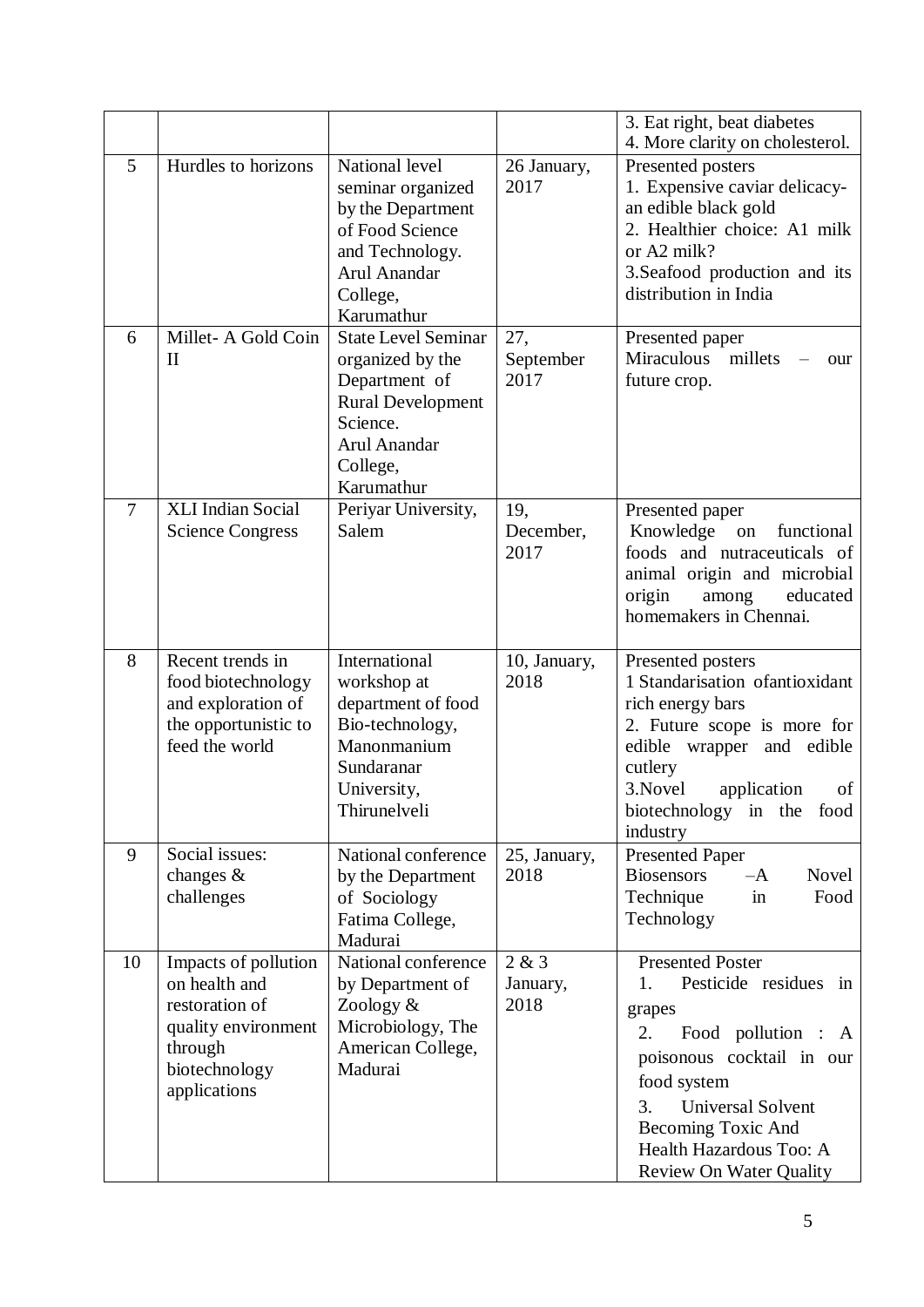|    |                                                                                                                   |                                                                                                                                                                   |                                     | Analysis In<br>Madurai, Tamilnadu                                                                                                           |
|----|-------------------------------------------------------------------------------------------------------------------|-------------------------------------------------------------------------------------------------------------------------------------------------------------------|-------------------------------------|---------------------------------------------------------------------------------------------------------------------------------------------|
| 11 | Recent advances in<br>food processing<br>technology<br>ICRAFPT18                                                  | International<br>conference by<br><b>IIFPT</b>                                                                                                                    | $17-19$<br>August<br>2018           | <b>Presented Poster</b><br>Topic: Garlic halwa<br>a a<br>functional<br>food<br>product<br>development and its quality<br>analysis           |
| 12 | Challenges and<br>sustainable<br>approaches towards<br>food and nutrition<br>$security - A global$<br>perspective | Department of Food<br>science and nutrition<br>Avinashilingam<br>Institute for<br>Homescience and<br>Higher education for<br>women,<br>Coimbatore                 | $7 - 8$<br>Decemb<br>er 2018        | <b>Presented Paper</b><br>Topic: Development<br>and<br>evaluation<br>sensory<br>of<br>vegetable<br>and fruit<br>peel<br>incorporated snacks |
| 13 | Advancement and<br>application of<br>technology in food<br>and textile industry                                   | International<br>conference by<br>Department of<br>Home<br>Science, Mother<br>Teresa Women's<br>university, Madurai                                               | 22 January,<br>2019                 | <b>Presented Paper</b><br>Topic: Functional foods for<br>the management of Diabetes<br>Mellitus                                             |
| 14 | Current approaches<br>in Nutraceuticals<br>and Food<br>technology for<br>diabetes<br>management                   | International<br>conference by<br>Department of<br>Nutrition and<br>Dietetics, Periyar<br>university, Salem                                                       | $24 - 2522$<br>Januar<br>у,<br>2019 | <b>Presented Poster</b><br>Topic: Millet waffle - A<br>boom to diabetic diet.                                                               |
| 15 | Emerging trends in<br>entamology                                                                                  | National conference<br>by Department of<br>Zoology, The<br>American College,<br>Madurai                                                                           | 07 & 08<br>March, 2019              | <b>Presented Poster</b><br>Topic: Entomophagy as a<br>functional food                                                                       |
| 16 | Scientific and social<br>approaches to<br>mental wellbeing -<br>2019                                              | International<br>conference by<br>Department of<br>Biochemistry,<br>Zoology, Home<br>Science & Botany<br>V.V.Vanniaperumal<br>College for women,<br>Viruthunagar. | 3-4 October,<br>2019                | Presented paper<br>Topic: A study on<br>the<br>mental health status of the<br>college students                                              |
| 17 | Global Congress on<br>Sustainability for<br>Growth and<br>Development 2020                                        | Nilai University,<br><b>GALGOTIAS</b><br>University, Tunku<br>Abdul Rahman<br>University and<br>Fatima College                                                    | 18-19 July<br>2020                  | Presented paper<br>Formulation<br>of<br><b>Stirred</b><br>Probiotic Yoghurt to<br><b>BoostImmune Health</b>                                 |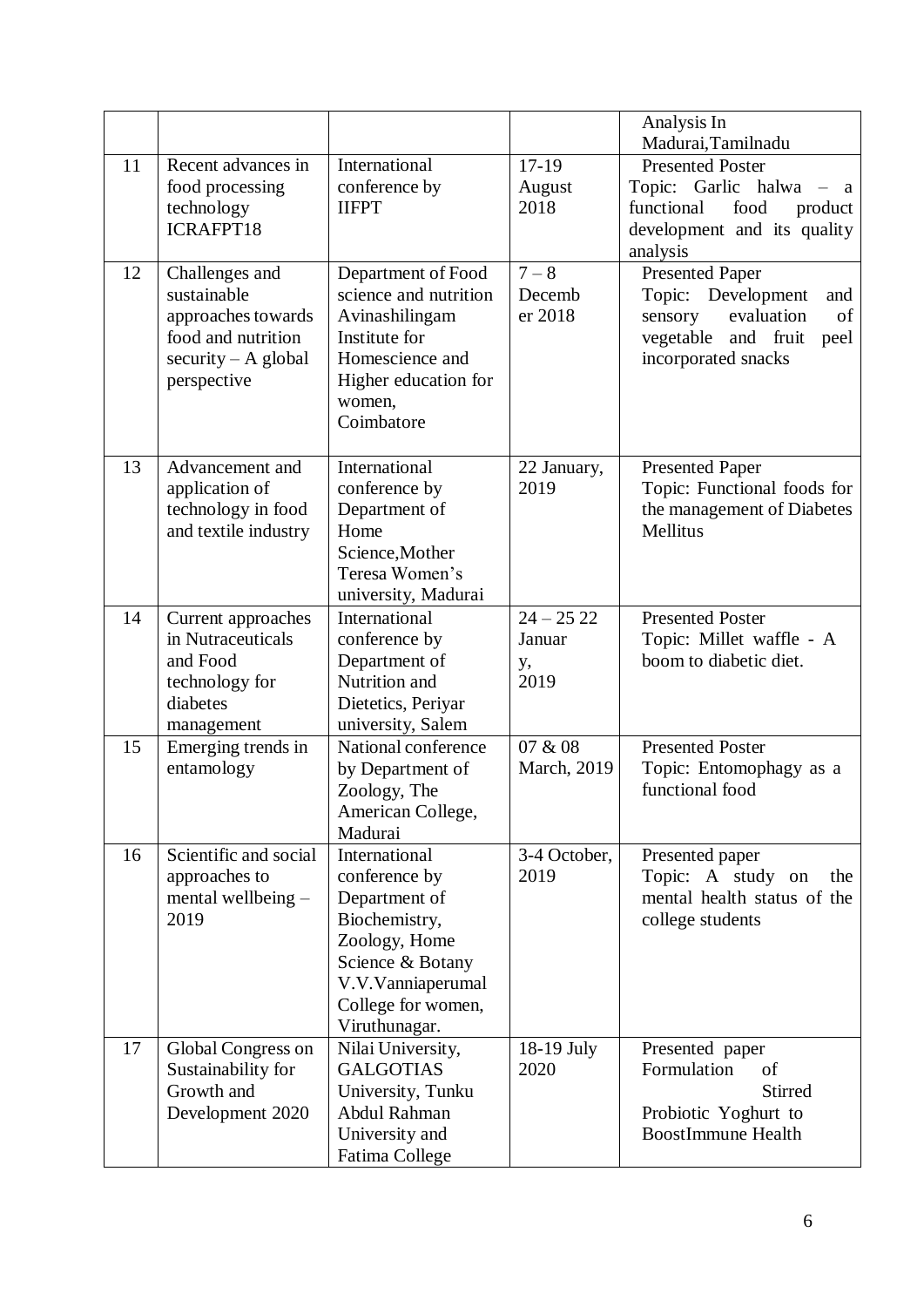| 18 | Indo-South Korea<br>International e-<br>conference on<br>Nanoscience and<br>Nanotechnology for<br>Energy, Environment<br>and Biomedical<br>Applications Ineeba-<br>2021 | Vinayaka Mission's<br>Kirupananda<br>variyar Arts and<br>Sciences college,<br>India and<br>Gyeongsang<br>National<br>University,<br>Republic of Korea | $07 - 08$<br>October 2021  | A study on the identification<br>and comparison of functional<br>components in different<br>species of passion fruit vine<br>leaves                                                                                                                                                                                                                                                                         |
|----|-------------------------------------------------------------------------------------------------------------------------------------------------------------------------|-------------------------------------------------------------------------------------------------------------------------------------------------------|----------------------------|-------------------------------------------------------------------------------------------------------------------------------------------------------------------------------------------------------------------------------------------------------------------------------------------------------------------------------------------------------------------------------------------------------------|
| 19 | Virtual global<br>congress on<br>sustainable growth $\&$<br>development 2021 -<br>Health and Life<br>Sciences                                                           | <b>INTI</b> International<br>University, Malaysia<br>Vels institute of science,<br>India                                                              | 9 October 2021             | A Study to Identify the<br>Phytochemicals in Passiflora<br>edulis f. edulis and f.<br>flavicarpa and to Make a<br><b>Comparative Sensory Study</b><br>on the Attributes to Create a<br><b>Commercial Viable Product</b>                                                                                                                                                                                     |
| 20 | அவகடா<br>உற்பத்தி<br>குறித்த<br>கருத்தரங்கு                                                                                                                             | தோட்டக்கலை<br>மற்றும்<br>மலைப்பயிர்கள்<br>துறை, திண்டுக்கல்<br>மாவட்டம்,<br>தாண்டிக்குடி.                                                             | 25 October<br>2021         | பேஷன் பழத்தின்<br>ஆரோக்கிய<br>நன்மைகள்                                                                                                                                                                                                                                                                                                                                                                      |
| 21 | International<br>conference on<br>network control,<br>computing,<br>communication with<br>cyber security and<br>real time<br>implementation of<br>physical systems      | V.S.B Engineering<br>college, Karur.                                                                                                                  | $23 - 25$<br>February 2022 | Analysis of saponin content in<br>common foods using HPTLC<br>technique                                                                                                                                                                                                                                                                                                                                     |
| 22 | <b>One Day National</b><br>Conference on<br>Phytocolourants for<br>Culinary Value and<br>Aesthetic Appeal                                                               | Departments of Home<br>Science & Botany, Sri<br>Meenakshi Government<br>arts college for women,<br>Madurai                                            |                            | 4th March 2022 1. Pigments and Phytochemicals<br>for Salubrious Homo Sapiens<br>2. Clitoria Ternatea Flowers as A<br>Natural Colourant for Culinary<br>Use and Also to Combat Maladies.<br>3. Utilising Dragon Fruit Peel<br>Waste as Natural Food Colouring<br>Agent.<br>4.A Review on The Colour<br>Change Between Dutch Processed<br>Cocoa and Conventional Cocoa<br>And Compare Its Aesthetic<br>Appeal |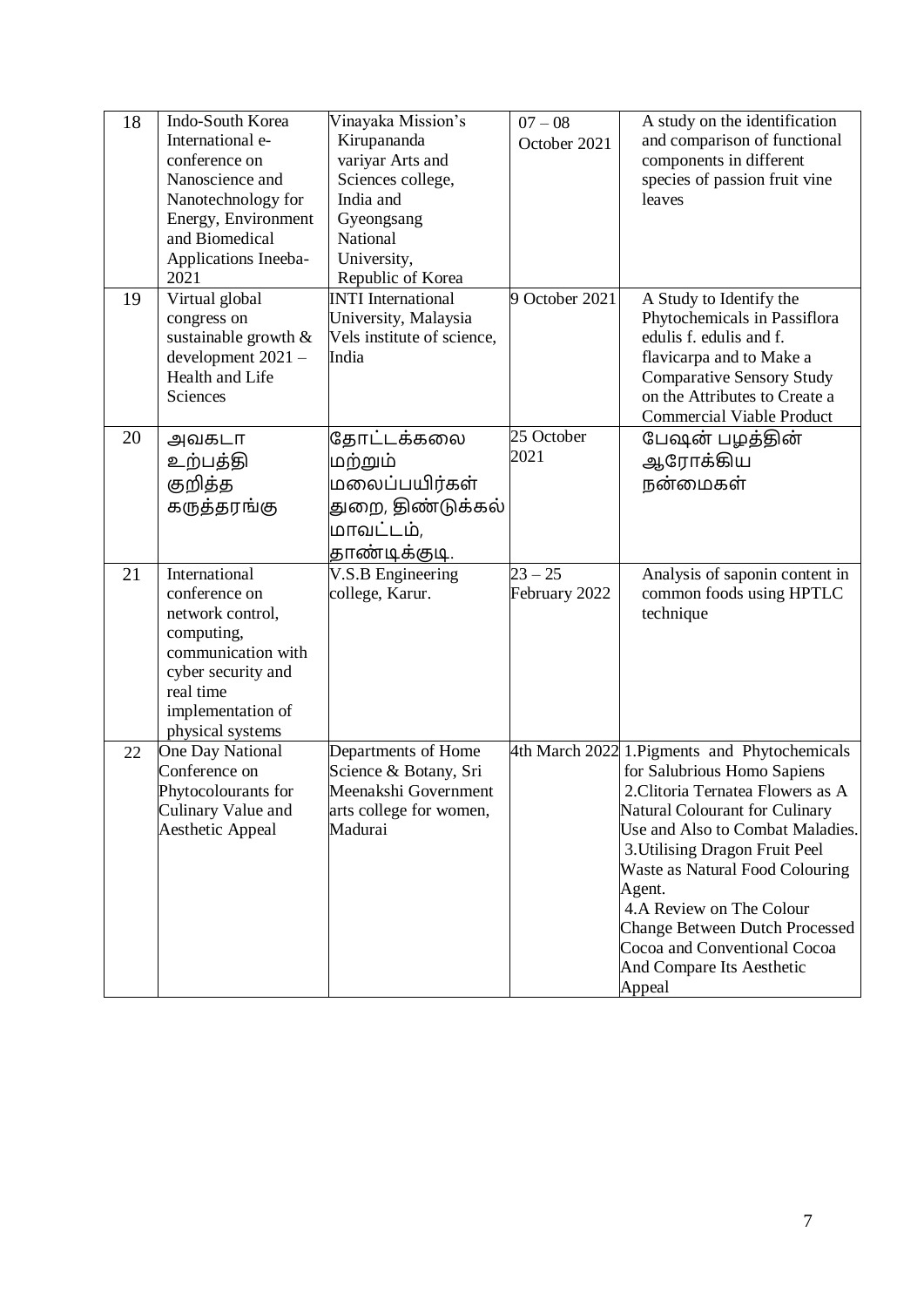# **Details of participation in International Conference**

| S.no             | <b>Name of the Activity</b>                                                                                                          | <b>Date</b>              |
|------------------|--------------------------------------------------------------------------------------------------------------------------------------|--------------------------|
| 1.               | International webinar on Growth Monitoring & Anthropometric                                                                          | 29 April 2020            |
|                  | Assessment in Children & Adolescents organised by Signutra, USA.                                                                     |                          |
| 2.               | International webinar on Nutrinigilance Against Covid - 19 organised by                                                              | 11 May 2020              |
|                  | Signutra, USA and IAPEN, India.                                                                                                      |                          |
| 3.               | International webinar on Critical Care & Renal Nutrition organised by                                                                | $1 - 3$<br>June          |
|                  | CURI Hospital & IDA, Chennai chapte.r                                                                                                | 2020                     |
| $\overline{4}$ . | International Webinar entitled COVID-19 & FOOD AND NUTRITION                                                                         | 27 <sup>th</sup><br>June |
|                  | SECURITY: SCENARIO IN SOUTH AND SOUTH EAST ASIA                                                                                      | 2020                     |
|                  | organised by Avinashilingam Institute for Home Science and Higher<br>Education for Women, Coimbatore & University of reading, United |                          |
|                  | Kingdom.                                                                                                                             |                          |
| 5.               | International webinar on Value addition in coconut organised by ACPR,                                                                | 15 July 2020             |
|                  | Arul Anandar college, Madurai in collaboration with Commonwealth of                                                                  |                          |
|                  | learning, Canada.                                                                                                                    |                          |
| 6.               | 1 <sup>St</sup> International webinar on Body Composition organised by Malaysian                                                     | 24 July 2020             |
|                  | society of Body composition, Malaysia.                                                                                               |                          |
| 7.               | "Novel Nutrition Approach & Emerging Opportunities to Sustain in                                                                     | $15 - 18$ June           |
|                  | Pandemic Scenario" organized by the Department of Nutrition &                                                                        | 2020                     |
|                  | Dietetics, Mount Carmel College, Autonomous, Bengaluru in association                                                                |                          |
|                  | with Women's Polytechnic College, Puducherry.                                                                                        |                          |
| 8.               | International Webinar titled "Grains for Gut Microbiome Health- A                                                                    | 28 July 2020             |
|                  | Dietary Perspective" organised by "Nutrition Society of India, Mumbai                                                                |                          |
|                  | Chapter" in collaboration with Kellogg's Nutrition.                                                                                  |                          |
| 9.               | International Webinar on Novelties in Nutraceuticals conducted by                                                                    | 5 June 2020              |
|                  | Research centre of Home Science, Fatima College, Madurai.                                                                            |                          |
| 10.              | Updates in Medical Nutrition Therapy: FACTS AND FICTION"                                                                             | 30 April 2020            |
|                  | organised by Clinical excellence Academy, Pentasure and Hexagon                                                                      |                          |
|                  | Nutrition.                                                                                                                           |                          |

# **Details of participation in National Conference (Webinar)**

| S.no | <b>Name of the Activity</b>                                        | Date         |
|------|--------------------------------------------------------------------|--------------|
| 1.   | Neurodegenerative Disease- Challenges And Excitements organised    | 01 May 2020  |
|      | by Mizoram University, Aizawl, India                               |              |
| 2.   | National webinar on Nutrition: A key Ally in fighting Covid - 19   | 12 May 2020  |
|      | organised by Hindustan Unilever, India                             |              |
| 3.   | History of covid 19 pandemic organised by Jayaraj Annapackiam      | 22 May 2020  |
|      | college for women, Periyakulam.                                    |              |
| 4.   | National webinar organised by Ladies Club of the American College, | 27 May 2020  |
|      | Madurai                                                            |              |
| 5.   | National webinar on Bamboo oxygen park organised by ACPR, Arul     | 21 July 2020 |
|      | Anandar college, Madurai                                           |              |
| 6.   | Webinar on Analytical Techniques organized by American College     | 9July 2020   |
|      | Central Instrumentation Center (ACCIC).                            |              |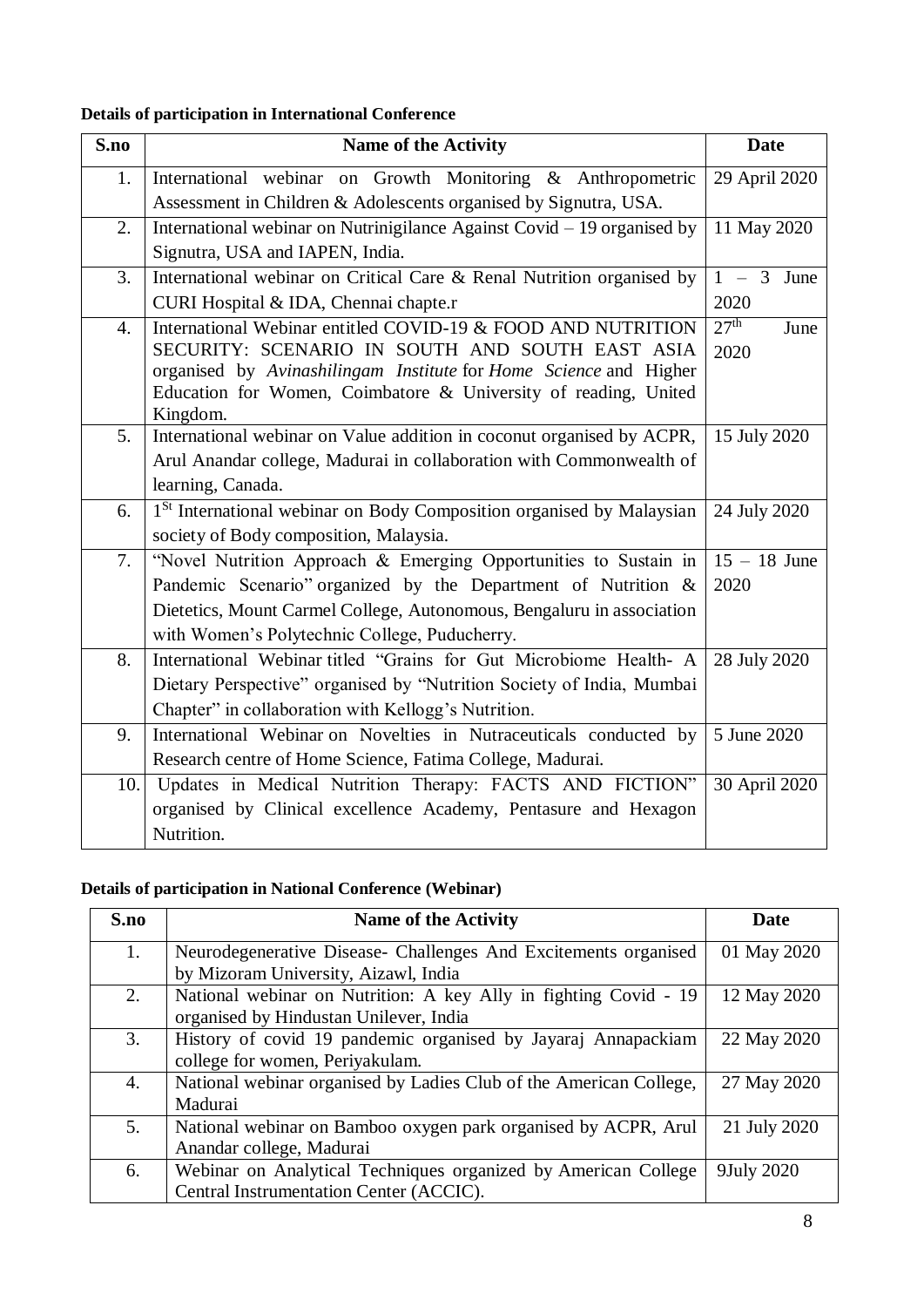| 7.  | Dia-V-Con 2020 organised by Diabetes Care India                                                                                                                                                                                                                                                        | $20 - 21$ June<br>2020 |
|-----|--------------------------------------------------------------------------------------------------------------------------------------------------------------------------------------------------------------------------------------------------------------------------------------------------------|------------------------|
| 8.  | Webinar on Financial services for inclusive growth Hosted by<br>Kumaraguru Institute of Agriculture, Erode.                                                                                                                                                                                            | 4 July 2020            |
| 9.  | Setting a New Normal in Food Processing Sector in Post COVID-19:<br>Opportunities and Challenges organised by College of Technology and<br>Maharana Pratap University of Agriculture<br>Engineering<br>$\&$<br>Technology, Udaipur                                                                     | 10 June 2020           |
| 10. | "Challenges in Nutraceuticals as Therapeutic Agents" organised by Sri<br>Meenakshi Government Arts college for women, Madurai                                                                                                                                                                          | 26 June 2020           |
| 11. | Women's health – An overview organised Department of Foods and<br>Nutrition Sri Adi Chunchanagiri Women's College, Cumbum, Theni –<br>District                                                                                                                                                         | 26 June 2020           |
| 12. | Setting a New Normal in Food Processing Sector in Post COVID-19:<br>Opportunities and Challenges" organized by Department of Processing<br>and Food Engineering, College of Technology and Engineering,<br>Udaipur                                                                                     | 10 June 2020           |
| 13. | "Obesity Metabolic Disorders - Prize for Modernization" organised by<br>the Department of Home Science, SeethalakshmiRamaswami College,<br>Tiruchy.                                                                                                                                                    | 19 June 2020           |
| 14. | NATIONAL WEBINAR ON LIFESTYLE AND<br><b>IMMUNITY</b><br>DURING COVID-19 organized by Department of Food Science and<br>Nutrition, Avinashilingam Institute for Home Science and Higher<br>Education for Women, Coimbatore, Nutrition Society of India,<br>Coimbatore Chapter and Nutrition Association | 12 June 2020           |
| 15. | "Self-Awareness and Social Responsibility During COVID 19<br>Pandemic", organised by the Ladies Club of The American College,<br>Madurai                                                                                                                                                               | 13 June 2020           |
| 16. | National Level Webinar on "Food Product Development" hosted by<br>the Post Graduate Department of Home Science, Queen Mary's<br>College, Chennai                                                                                                                                                       | 9 June 2020            |
| 17. | Nutritional Sustenance through Dairy Products: Initiatives and<br>Strategies organised by College of Food and Dairy Technology to<br>commemorate WORLD MILK DAY                                                                                                                                        | 1 June 2020            |
| 18. | 3 days national webinar on Covid 19 organised by Dwaraka Doss<br>Goverdhan Doss Vaishnav college, Chennai and St.Jude's College,<br>Thoothoor                                                                                                                                                          | 4-6 June 2020          |
| 19. | Healthy foods for healthy life $-$ Eat right to nourish you organised by<br>Department of Home Science, ShrimathiDevkunvarNanalal Bhatt<br>Vaishnav College for Women, Chennai.                                                                                                                        | 4 June 2020            |
| 20. | Data Analysis using SPSS organised by Depatrment of Mathematics,                                                                                                                                                                                                                                       | 28-30 May              |
|     | The American College, Madurai                                                                                                                                                                                                                                                                          | 2020                   |
| 21. | 'Free Statistical Tool for Research Data Analysis and Research<br>Publication with Special Reference to Citation, Impact Factor and h<br>Index' organised by JAYARAJ ANNAPACKIAM COLLEGE FOR<br>WOMEN PERIYAKULAM, THENI DISTRICT, TAMIL NADU,<br><b>INDIA</b>                                         | $1 & 2$ June<br>2020   |
| 22. | "HEALTH AND WELL-BEING DURING COVID-19 PANDEMIC"<br>RESEARCH<br><b>DEPARTMENT</b><br>organized<br>by<br>AND<br>PG<br>OF<br>MICROBIOLOGY,<br><b>BIOCHEMISTRY</b><br><b>AND</b><br><b>NUTRITION</b><br>&                                                                                                 | 1 June 2020-           |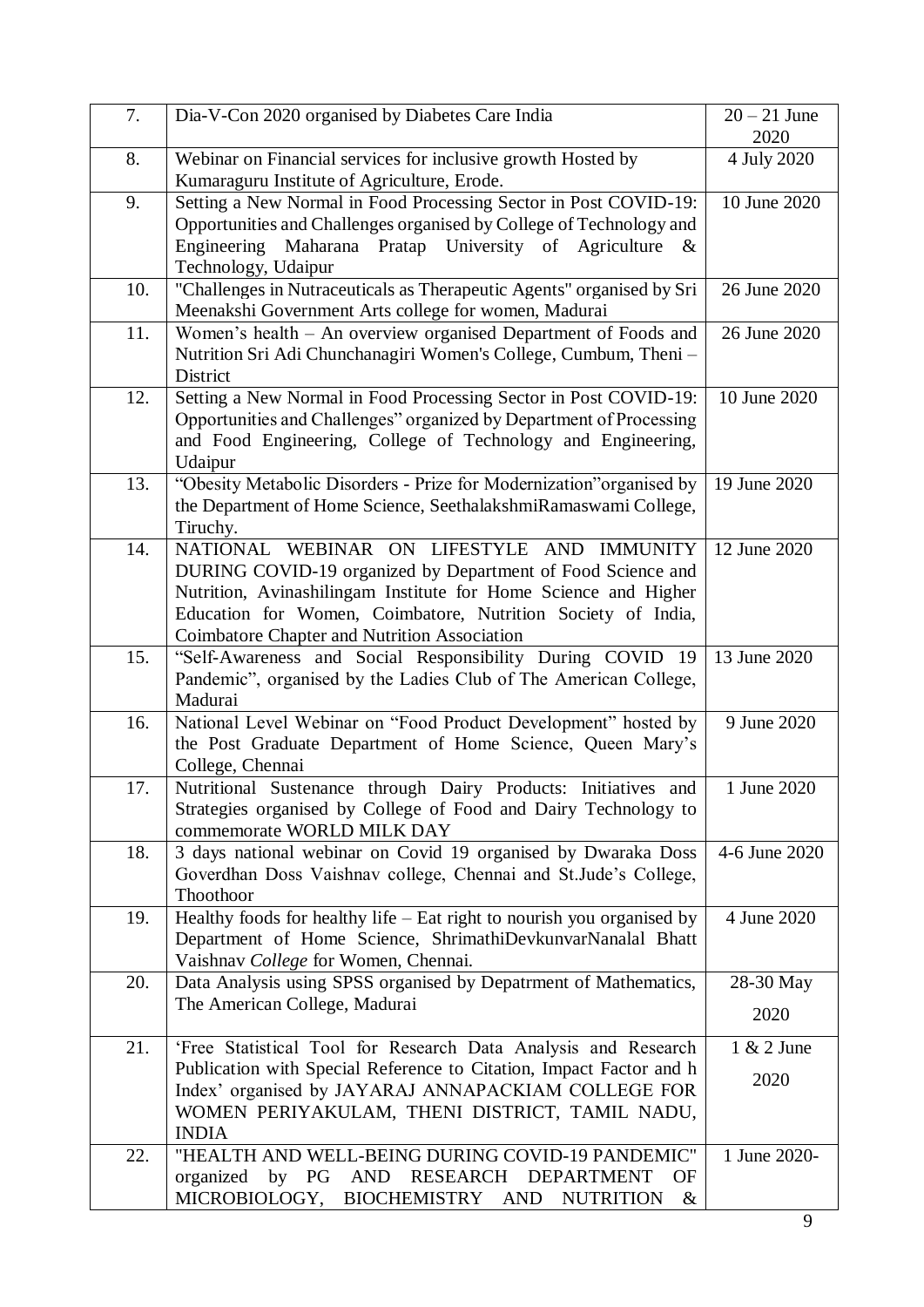|     | DIETETICS, SengamalaThayaar Educational Trust with Chennai         |              |
|-----|--------------------------------------------------------------------|--------------|
|     | Softech - Technical Partner                                        |              |
| 23. | History of COVID Pandemic organised<br>by JAYARAJ                  | 22 May 2020  |
|     | ANNAPACKIAM COLLEGE FOR WOMEN PERIYAKULAM,                         |              |
|     | THENI DISTRICT, TAMIL NADU, INDIA                                  |              |
| 24. | AWARENESS PROGRAM ON COVID - 19 organized by                       | 21 May 2020  |
|     | Government Arts College for Women, Nilakottai                      |              |
| 25. | "Food, Nutrition and Livelihood Security during COVID 19           | 19 May 2020  |
|     | Pandemic" organized by IDA Kilakarai Chapter and Department of     |              |
|     | Home Science and Research Centre, TBAK College for Women,          |              |
|     | Kilakarai                                                          |              |
| 26. | Two days online workshop on Mental Health and Psychosocial         | 13-14 May    |
|     | Consideration during Lockdown organised by St.Mary's College,      | 2020         |
|     | Thoothukudi                                                        |              |
| 27. | Webinar on Interpretation of HPTLC Data in Food Analysis Organised | 9th February |
|     | by Anchrom Enterprises (I) Pvt. Ltd                                | 2022         |
| 28. | Biotech foods – Panacea to cure human diseases sponsored by DBT –  | 02 February  |
|     | CTEP, Ministry of science and technology, Government of India, New | 2022         |
|     | Delhi organised by VVV. Vanniaperumal college for women            |              |

## **Training programmes / Faculty Development Programmes**

| S. no | <b>Name of the Activity</b>                                         | <b>Date</b> |
|-------|---------------------------------------------------------------------|-------------|
| 1.    | National Webinar (Live Interactions) organized by IQAC under UGC    | 18 May 2020 |
|       | PARAMARSH Scheme on "E-Learning and MOOCs in Higher                 |             |
|       | Education and New Roles of Teachers" presented by Dr. Vimal Rarh,   |             |
|       | Project Head and Joint Director, GAD TLC of MHRD, Coordinator,      |             |
|       | National Resource of Chemistry of MHRD, Deputy Director, Centre for |             |
|       | E-Learning, Senior Faculty, Department of Chemistry, SGTB Khalsa    |             |
|       | College.                                                            |             |
| 2.    | An Insight into NAAC - RAF organised by the Internal Quality        | 22 May 2020 |
|       | Assurance Cell, V.O. Chidambaram College, Tuticorin                 |             |
| 3.    | International Faculty Development Programme in Building partnership | 8 May 2020  |
|       | and Resources organised by Sri Kanyaka Parameswari arts & Science   |             |
|       | college for women, Chennai                                          |             |
| 4.    | 15 Days Virtual Faculty Development Programme on "FSSAI             | 24 March    |
|       | Initiatives" organized by the Department of Food Science and        | 2022 to 07  |
|       | Nutrition, Periyar University, Salem in association with NetProFaN, | March 2022  |
|       | Salem Chapter between 6 PM to 8 PM                                  |             |

## **Details of Reviewer**

| S.No | <b>Journal Name</b>                                                | <b>Topic</b>                                                                                                                   |
|------|--------------------------------------------------------------------|--------------------------------------------------------------------------------------------------------------------------------|
|      | International Journal of Health & Allied<br>Sciences as a reviewer | Analysis of Nutrients, Phytochemicals,<br>Antioxidant and Antimicrobial Activity of<br>Corn Silk Extract (Zea Mays L. Stigma)" |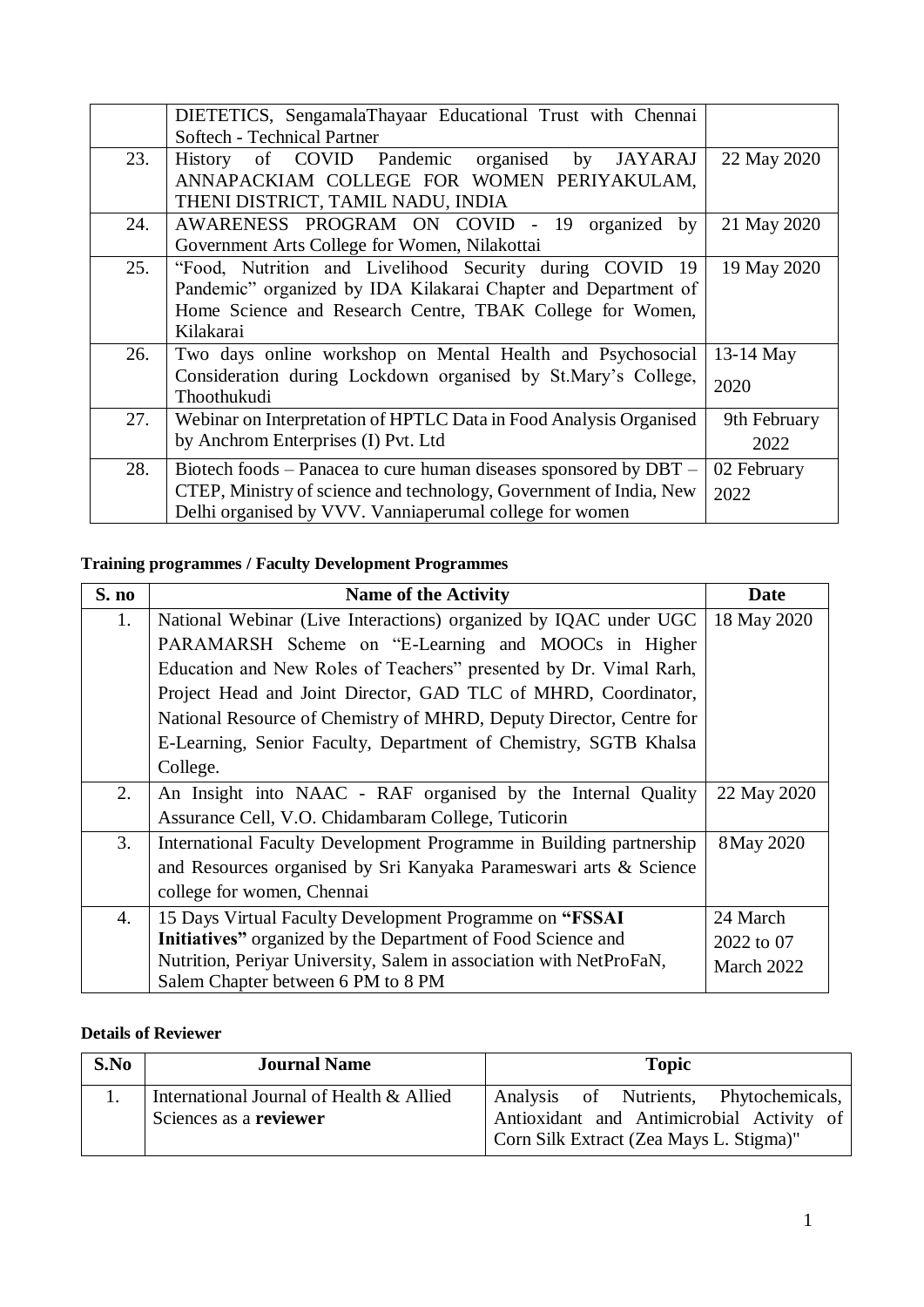### **Lectures / Talks given:**

- Topic "Radioactive isotopes" for M.sc students on January, 2007 organised by the Department of Human Nutrition & Nutraceuticals, Fatima College, Madurai.
- Topic "Nutrition for Adolescents" at life skill training for adolescent girls under SABLA- Rajiv Gandhi Scheme for Empowerment of Adolesent Girls on 08.01.2016 which was organized by Child Development Project Office, Project IX, Royapuram, ICDS, Chennai.
- Topic on "Health benefits of Millets" at Parambariya Unavu Thiruvizha for social welfare and health awareness programme on 26.11.2016 organized by Child Development Project Officer, Usilampatti.
- Topic on "Health and Nutrition" for Adolescent girls at National Service Scheme for the Input session of the RRC on 10.01.2017 at Arul Anandar College, Karumathur.
- **Topic on "Food Laws and standards" guest lecture for B.sc Food Science and** Technology Students on 21.09.2017 organised by the Department of Food Science & Technology, Arul Ananandar College, Karumathur.
- Topic "Nutrition during Adolescent period" at life skill training for adolescent girls on 23.02.2018 which was organized by Child Development Project Officer, ICDS at R.C Higher Secondary School, kathakinaru, Madurai.
- Topic "Nutrition for Adolescents" at life skill training for adolescent girls under SABLA- Rajiv Gandhi Scheme for Empowerment of Adolesent Girls on 28.02.2018 which was organized by Child Development Project Officer, ICDS at SDA matric Hr.Sec School Usilampatti.
- Topic "Importance of Nutrition during teenage" at life skill training for adolescent girls under SABLA- Rajiv Kandhi Scheme for Empowerment of Adolesent Girls on 12.03.2018 which was organized by Child Development Project Officer, ICDS, at Nadar Saraswathi Matric Hr.Sec School Usilampatti.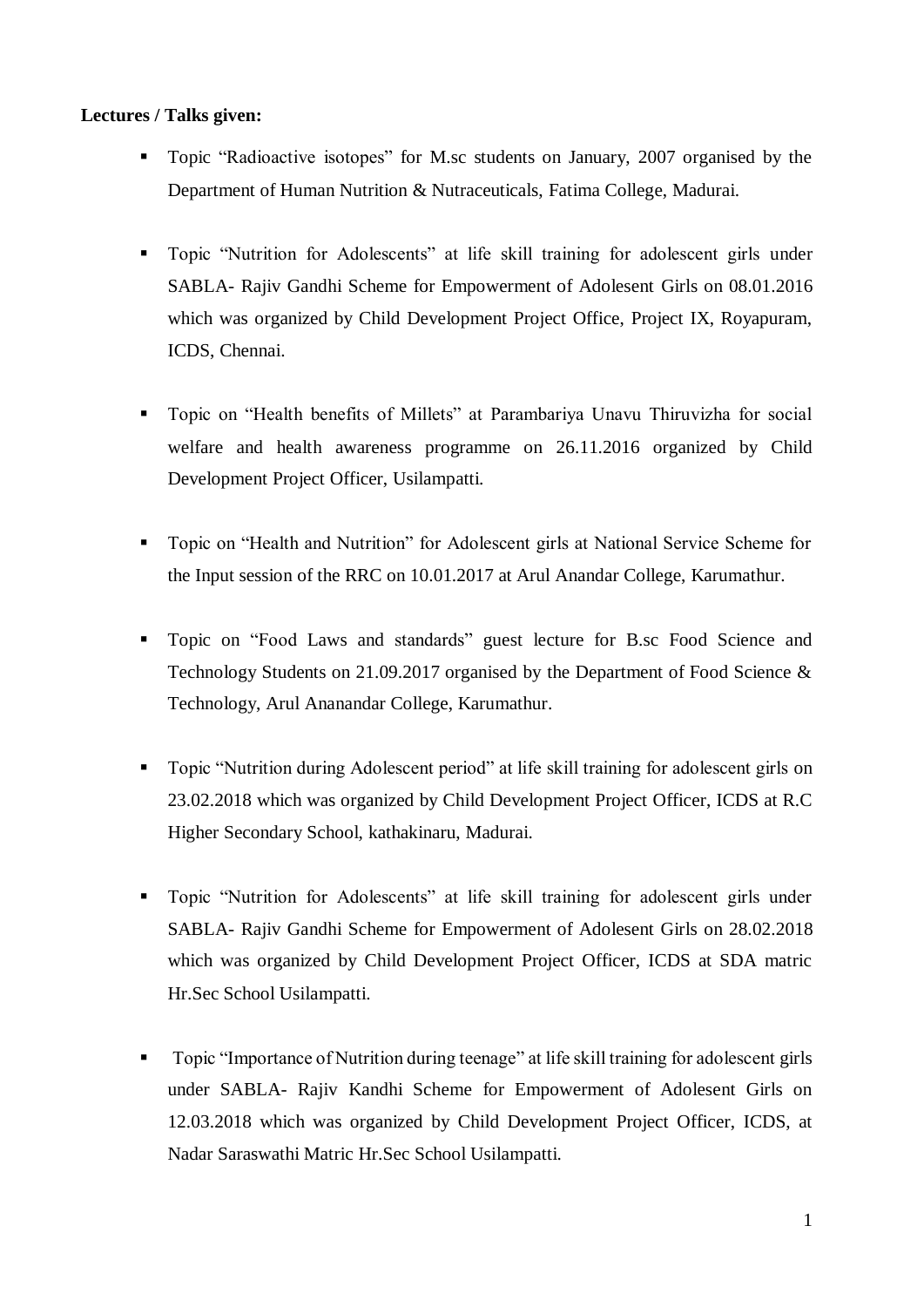- **Topic on "Energy Metabolism and BMR" guest lecture for B.sc Food Science and** Technology Students on 03.10.2018 organised by the Department of Food Science & Technology, Arul Ananandar College, Karumathur.
- Guest lecturer on the Topic "" Energy estimation and Basal Metabolic Rate" for catering students in Oriental Institute of Catering Technology & Hotel Management, Madurai on 21.09.2020.
- Topic on "Current Processing Techniques in Meat and fish" guest lecture for B.sc Food Science and Processing management Students on 21.01.2020 organised by the Department of Food Science and Processing management, SubbalakshmiLakshmipathy college of science, Madurai
- Guest speaker in the webinar organized by Integrated Child Development Services Scheme, Chennai district (Anna Nagar, Perambur, Mylapore Block) as a part of National Nutrition Month celebration – PoshanAbhiyaan 2020on 24<sup>th</sup> September 2020. Topic:"இளம்பருவபெண்களில்நுண்ணூட்டச்சக்துகுறைபாட்டைக் தடுக்கவோனவில் உணவுமுமை".
- Guest Speaker in Poshan Maah 2020 organized by Mylapore block, Integrated Child Development Services Scheme and Patrician College of Arts and Science, Adyar, Chennai. Topic:" Health and Nutrition Awareness for Adolescent girls".
- Resource person for the Department of Foods and Nutrition Sri Adi Chunchanagiri Women's College, Cumbum, Theni – District on 13 February 2021. Topic:" Importance of optimal nutrition during adolescence".
- Resource person for webinar organized by Women's Welfare Cell and National Service Scheme cell, King's Engineering College, Chennai on 6 March 2021. Topic: "Challenge to march towards optimal nutrition during adolescence".
- Resource person for World Health Day celebration organized by National Service Scheme cell, Nadar Saraswathi Engineering college, Theni on 7 April 2021. Topic:"